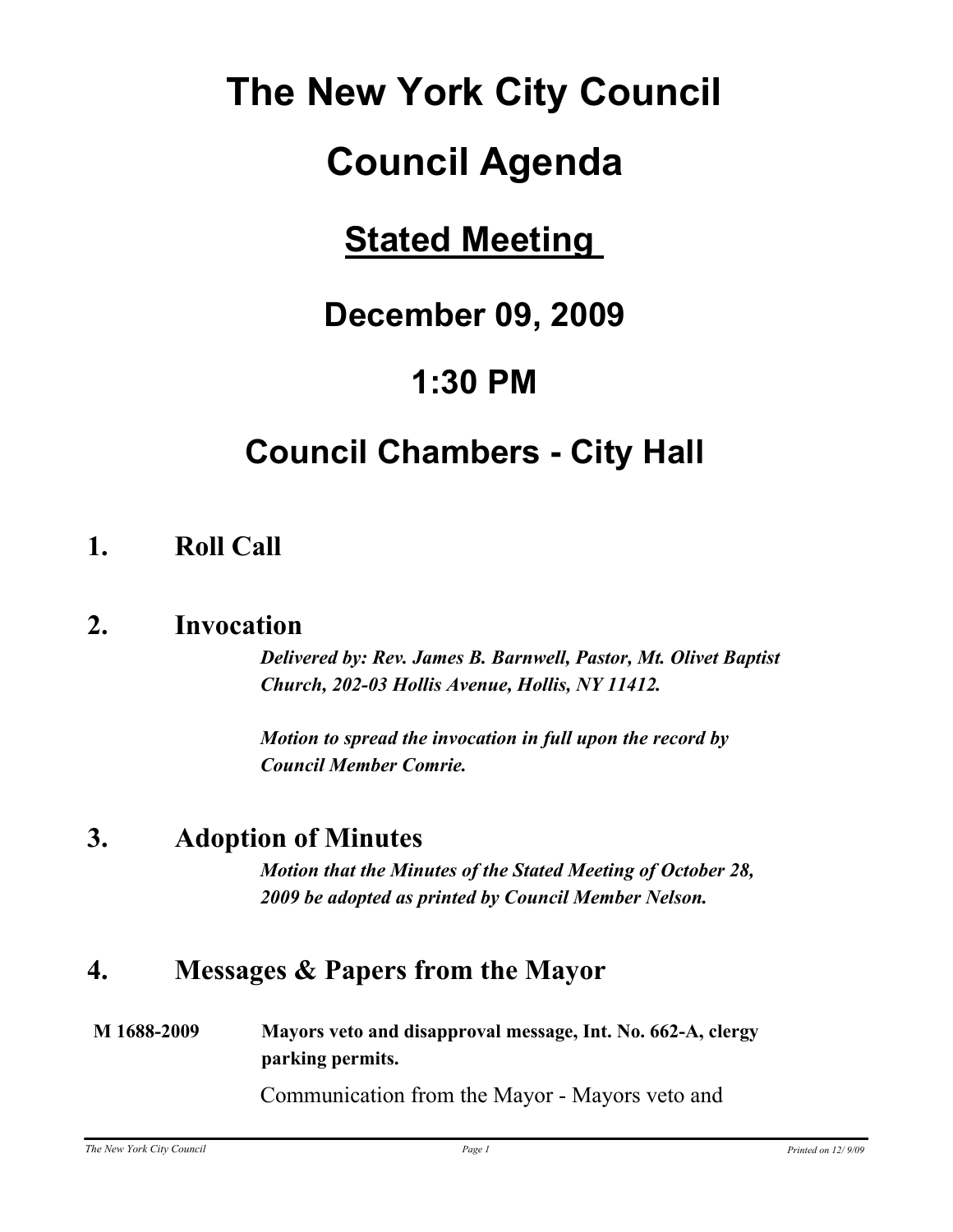|             | disapproval message of Introductory Number 662-A, in<br>relation to clergy parking permits.<br><b>Transportation</b>                                                                                     |
|-------------|----------------------------------------------------------------------------------------------------------------------------------------------------------------------------------------------------------|
| M 1689-2009 | Mayors veto and disapproval message, Int. No. 907,<br>establishing a grace period for certain parking violations.                                                                                        |
|             | Communication from the Mayor - Mayors veto and<br>disapproval message of Introductory Number 907, in relation<br>to establishing a grace period for certain parking violations.<br><b>Transportation</b> |

#### **Communications from City, County & Borough Offices 5.**

#### **M 1690-2009 Submitting projection of the City's debt-incurring power for Fiscal Years 2010-2013.**

Communication from the Comptroller – Submitting projection of the City's debt-incurring power for Fiscal Years 2010-2013, pursuant to Section 232 of the New York City **Charter** *Received, Ordered, Printed and Filed*

#### **6. Petitions and Communications**

*None*

## **7. Land Use Call-Ups**

#### **M 1691-2009 Sidewalk Cafe, 636 Hudson Street, Manhattan (20105147TCM)**

By Council Member Katz Application no. 20105147 TCM, pursuant to §20-226 of the Administrative Code of the City of New York, concerning the petition of Rajmar Holdings, Inc. d/b/a Hudson Bar & Books to continue, to maintain and operate an unenclosed sidewalk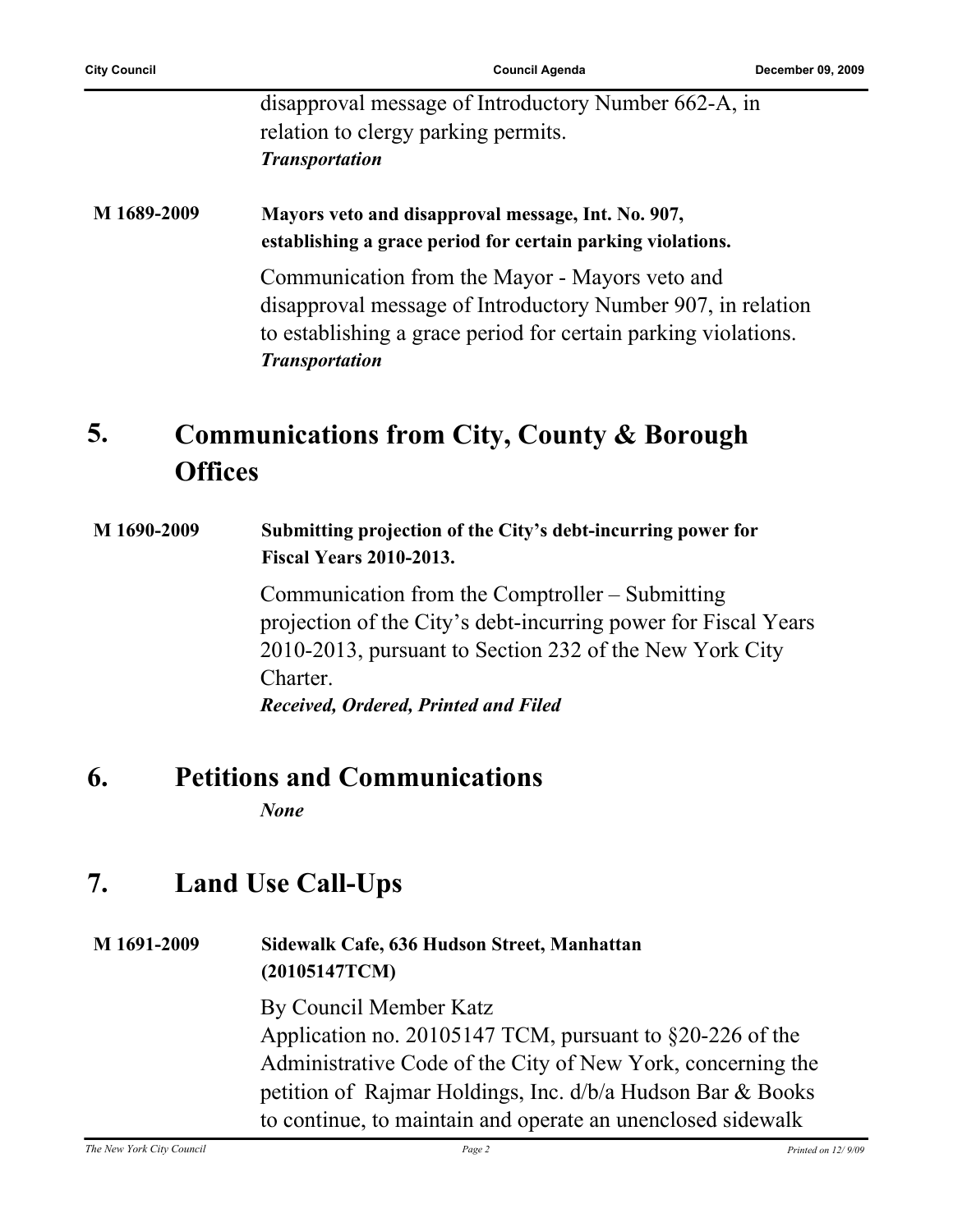café located at 636 Hudson Street, Borough of Manhattan, Council District no. 3. This application is subject to review and action by the Land Use Committee only if called-up by vote of the Council pursuant to Rule 11.20b of the Council and §20-226(g) of the New York City Administrative Code.

## **8. Communication from the Speaker**

### **9. Discussion of General Orders**

**10. Reports of Special Committees** *None*

### **11. Reports of Standing Committees**

#### **Report of the Committee on Environmental Protection**

| Int $0476 - 2006 - A$ | Benchmarking the energy and water efficiency of buildings.                                                                                             |
|-----------------------|--------------------------------------------------------------------------------------------------------------------------------------------------------|
|                       | A Local Law to amend the administrative code of the city of<br>New York, in relation to benchmarking the energy and water<br>efficiency of buildings.  |
|                       | Amended and Coupled on GO with Message of Necessity                                                                                                    |
| Int 0564-2007-A       | <b>Establishing a New York city energy code.</b>                                                                                                       |
|                       | A Local Law to amend the administrative code of the city of<br>New York, in relation to establishing a New York city energy<br>code.                   |
|                       | Amended and Coupled on GO with Message of Necessity                                                                                                    |
| Int $0967 - 2009 - A$ | Requiring energy audits and retro-commissioning of base<br>building systems of certain buildings and retro-fitting of certain<br>city-owned buildings. |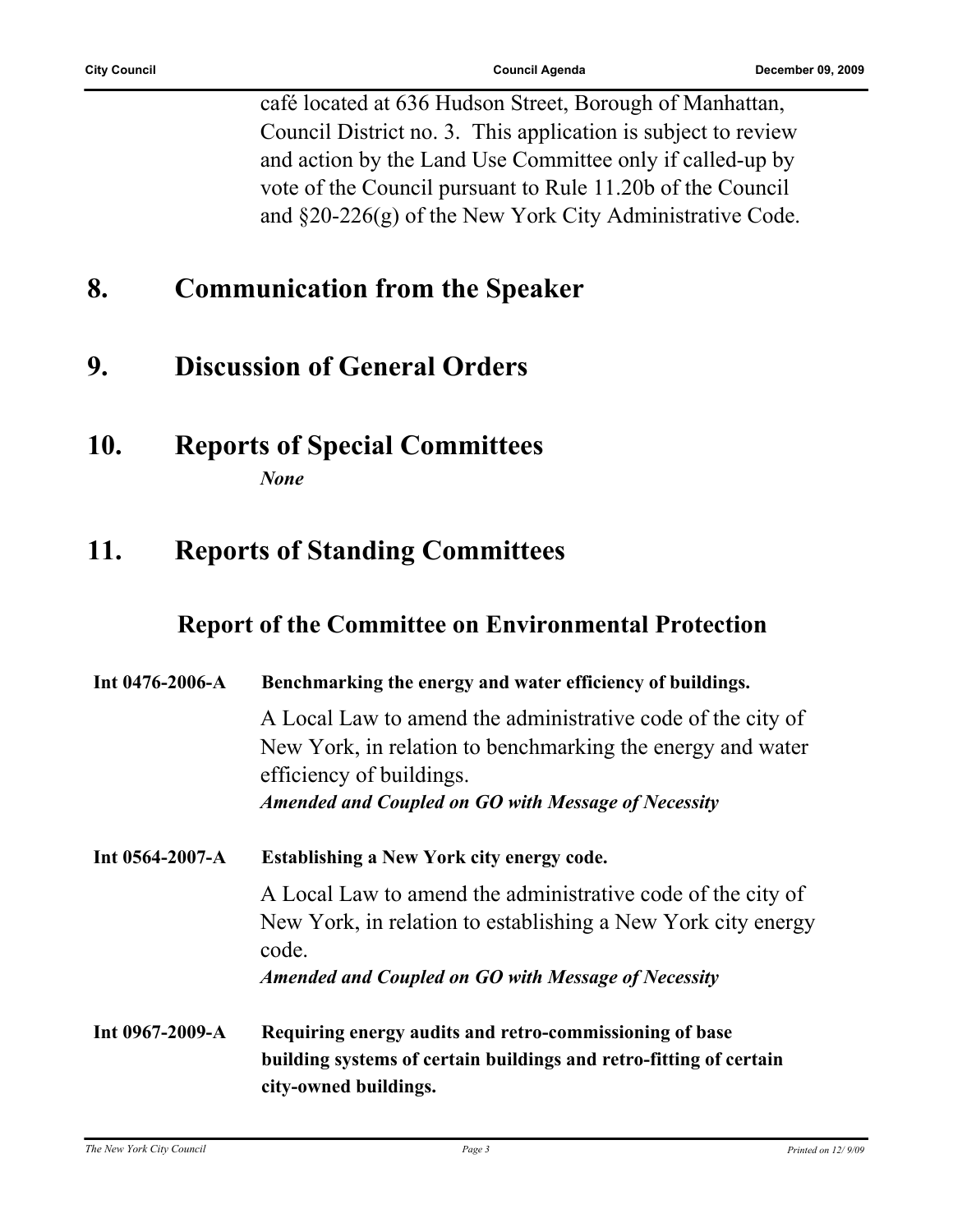|                 | A Local Law to amend the New York city charter and the<br>administrative code of the city of New York, in relation to<br>requiring energy audits and retro-commissioning of base<br>building systems of certain buildings and retro-fitting of<br>certain city-owned buildings.<br>Amended and Coupled on GO with Message of Necessity |
|-----------------|----------------------------------------------------------------------------------------------------------------------------------------------------------------------------------------------------------------------------------------------------------------------------------------------------------------------------------------|
| Int 0973-2009-A | Upgrading lighting systems and the installation of sub-meters in<br>certain buildings.                                                                                                                                                                                                                                                 |
|                 | A Local Law to amend the administrative code of the city of<br>New York, in relation to upgrading lighting systems and the<br>installation of sub-meters in certain buildings.<br>Amended and Coupled on GO with Message of Necessity                                                                                                  |
| Res 2289-2009   | <b>NYS Environmental Quality Review Act setting forth findings of</b><br>the Council concerning the environmental review conducted for<br>Proposed Int. No. 476-A, Proposed Int. No 564-A, Proposed<br>Int. No. 967-A and Proposed Int. No. 973-A.                                                                                     |
|                 | Resolution pursuant to the New York State Environmental<br>Quality Review Act setting forth findings of the Council<br>concerning the environmental review conducted for Proposed<br>Int. No. 476-A, Proposed Int. No. 564-A, Proposed Int. No.<br>967-A and Proposed Int. No. 973-A.<br><b>Preconsidered - Coupled on GO</b>          |
|                 | <b>Report of the Committee on Land Use</b>                                                                                                                                                                                                                                                                                             |
| LU 1227-2009    | ULURP, Broadway Traiangle, Brooklyn (C090413ZMK)                                                                                                                                                                                                                                                                                       |

Uniform Land Use Review Procedure application no. C 090413 ZMK pursuant to §197-c and §197-d of the New York City Charter, concerning changes to the zoning map, Section No.13b, Borough of Brooklyn, Council District no. 34

*Approved with Modifications and Referred to the City Planning Commission pursuant to Rule 11.70(b) of the Rules of the Council and Section 197-(d) of the New York City Charter.*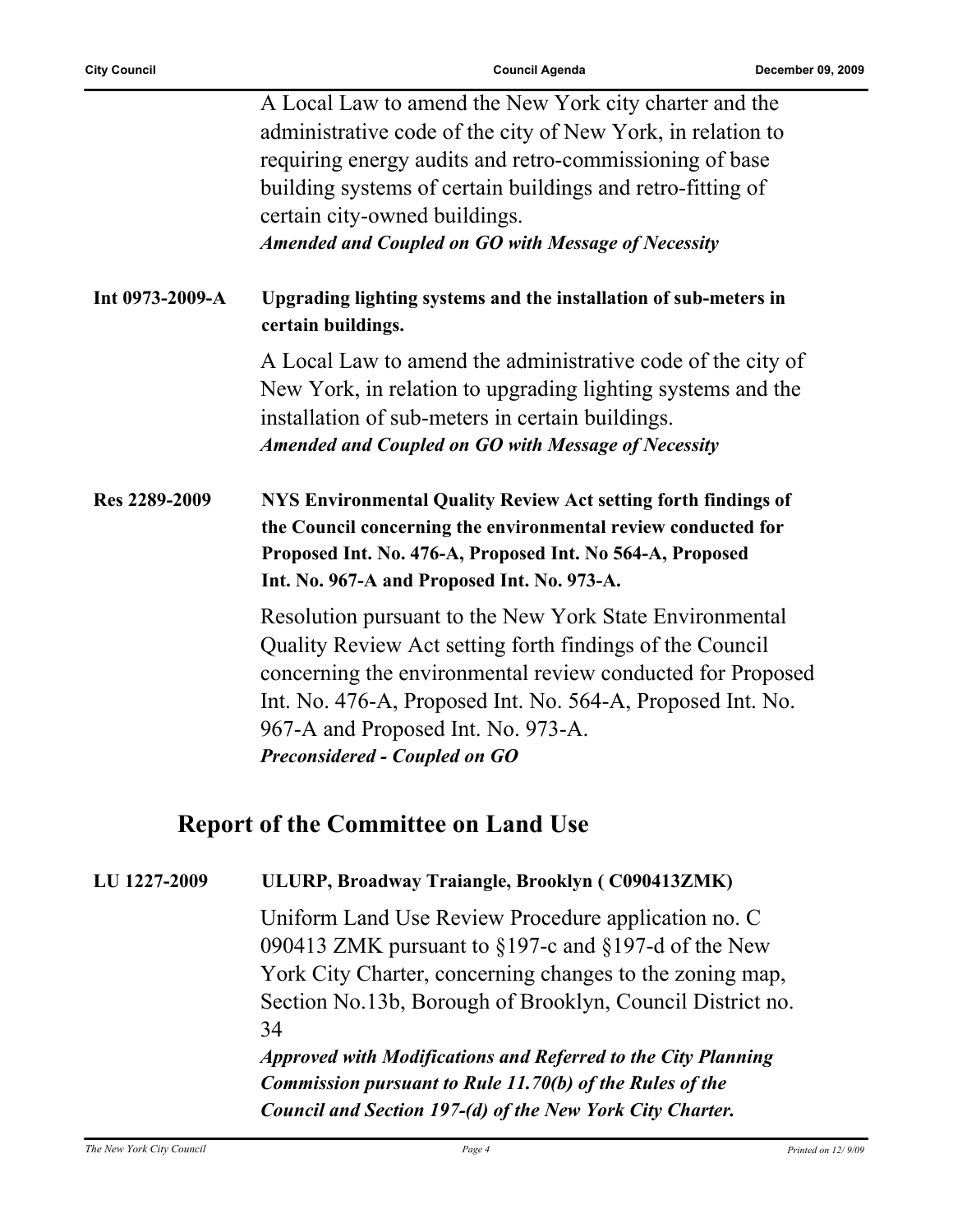| LU 1228-2009  | ULURP, Broadway Triangle, Brooklyn (N090414ZRK)                                                                                                                                                                                                                                                                                                                                                                                                                                                                                                                                                                                                      |
|---------------|------------------------------------------------------------------------------------------------------------------------------------------------------------------------------------------------------------------------------------------------------------------------------------------------------------------------------------------------------------------------------------------------------------------------------------------------------------------------------------------------------------------------------------------------------------------------------------------------------------------------------------------------------|
|               | Zoning resolution amendment application no. N 090414 ZRK,<br>pursuant to Sections 197-d and 200 of the New York City<br>Charter, respecting changes in the text of the Zoning<br>Resolution, relating to Article II, Chapter 3, Sections 23-90,<br>inclusive.<br><b>Approved with Modifications and Referred to the City Planning</b><br><b>Commission pursuant to Rule 11.70(b) of the Rules of the</b><br>Council and Section 197-(d) of the New York City Charter.                                                                                                                                                                                |
| LU 1229-2009  | ULURP, Broadway Triangle Urban Renewal Plan, Brooklyn<br>(C090415HUK)                                                                                                                                                                                                                                                                                                                                                                                                                                                                                                                                                                                |
|               | Uniform land use review procedure, application no. C 090415<br>HUK pursuant to $\S197$ -c and $\S197$ -d of the Charter of the<br>City of New York and §505 of the General Municipal Law<br>concerning the approval of an amendment to the Broadway<br>Triangle Urban Renewal Plan, Borough of Brooklyn, Council<br>District no. 34.<br><b>Approved with Modifications and Referred to the City Planning</b><br><b>Commission pursuant to Rule 11.70(b) of the Rules of the</b><br>Council and Section 197-(d) of the New York City Charter.                                                                                                         |
| LU 1230-2009  | ULURP, Broadway Triangle URA, Brooklyn (C090416HAK)                                                                                                                                                                                                                                                                                                                                                                                                                                                                                                                                                                                                  |
|               | Uniform land use review procedure application no. C 090416<br>HAK, an Urban Development Action Area Designation and<br>Project, located within the Broadway Triangle URA, and the<br>disposition of such property, Borough Brooklyn, Council<br>District no. 34. This matter is subject to Council Review and<br>action pursuant to $\S 197$ -c and $\S 197$ -d of the New York City<br>Charter and Article 16 of the General Municipal Law.<br><b>Approved with Modifications and Referred to the City Planning</b><br><b>Commission pursuant to Rule 11.70(b) of the Rules of the</b><br>Council and Section 197-(d) of the New York City Charter. |
| Res 2292-2009 | LU 1255 - Zoning, West 129th Street Realty I LLC and West<br>129th Street Realty II LLC, Manhattan (C080039ZMM)                                                                                                                                                                                                                                                                                                                                                                                                                                                                                                                                      |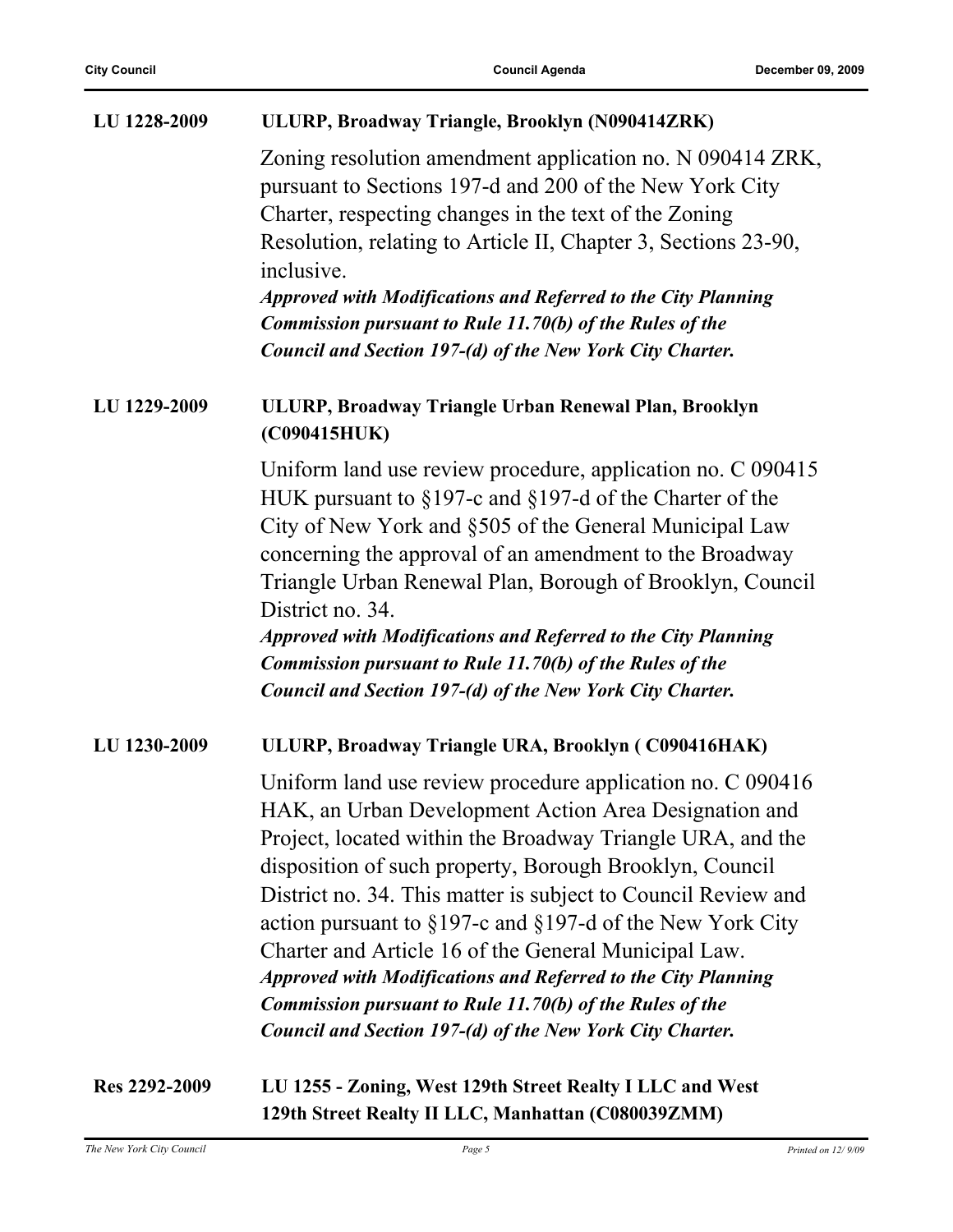|               | Application no. C 080039 ZMM submitted by West 129th<br>Street Realty I LLC and West 129th Street Realty II LLC<br>pursuant to Sections 197-c and 201 of the New York City<br>Charter for an amendment of the Zoning Map, Section 6a,<br>changing from an R7-2 District to an R7A District and<br>changing from an M1-1 District to an R7A<br><b>Coupled on GO</b>                                                                           |
|---------------|----------------------------------------------------------------------------------------------------------------------------------------------------------------------------------------------------------------------------------------------------------------------------------------------------------------------------------------------------------------------------------------------------------------------------------------------|
| Res 2293-2009 | LU 1269 - ULURP, 371 Van Siclen Avenue, Brooklyn<br>(C100024HAK)                                                                                                                                                                                                                                                                                                                                                                             |
|               | Uniform land use review procedure application no. C 100014<br>HAK an Urban Development Action Area Designation and<br>Project and the disposition of such property, located at 371<br>Van Siclen Avenue, Borough of Brooklyn, Council District<br>no. 37. This matter is subject to Council Review and action<br>pursuant to §197-c and §197-d of the New York City Charter<br>and Article 16 of the General Municipal Law.<br>Coupled on GO |

#### **Report of the Committee on Parks and Recreation**

#### **Int 1083-2009-A Local representation on park conservancies.**

A Local Law to amend the administrative code of the city of New York, in relation to requiring local representation on park conservancies.

*Amended and Laid Over*

## **12. General Orders Calendar**

#### **Res 2294-2009 LU 1244 - Zoning, FRESH Food Stores, Citywide (N090412ZRY)**

Application no. N 090412 ZRY by the Department of City Planning, pursuant to Section 201 of the New York City Charter, for an amendment of the Zoning Resolution relating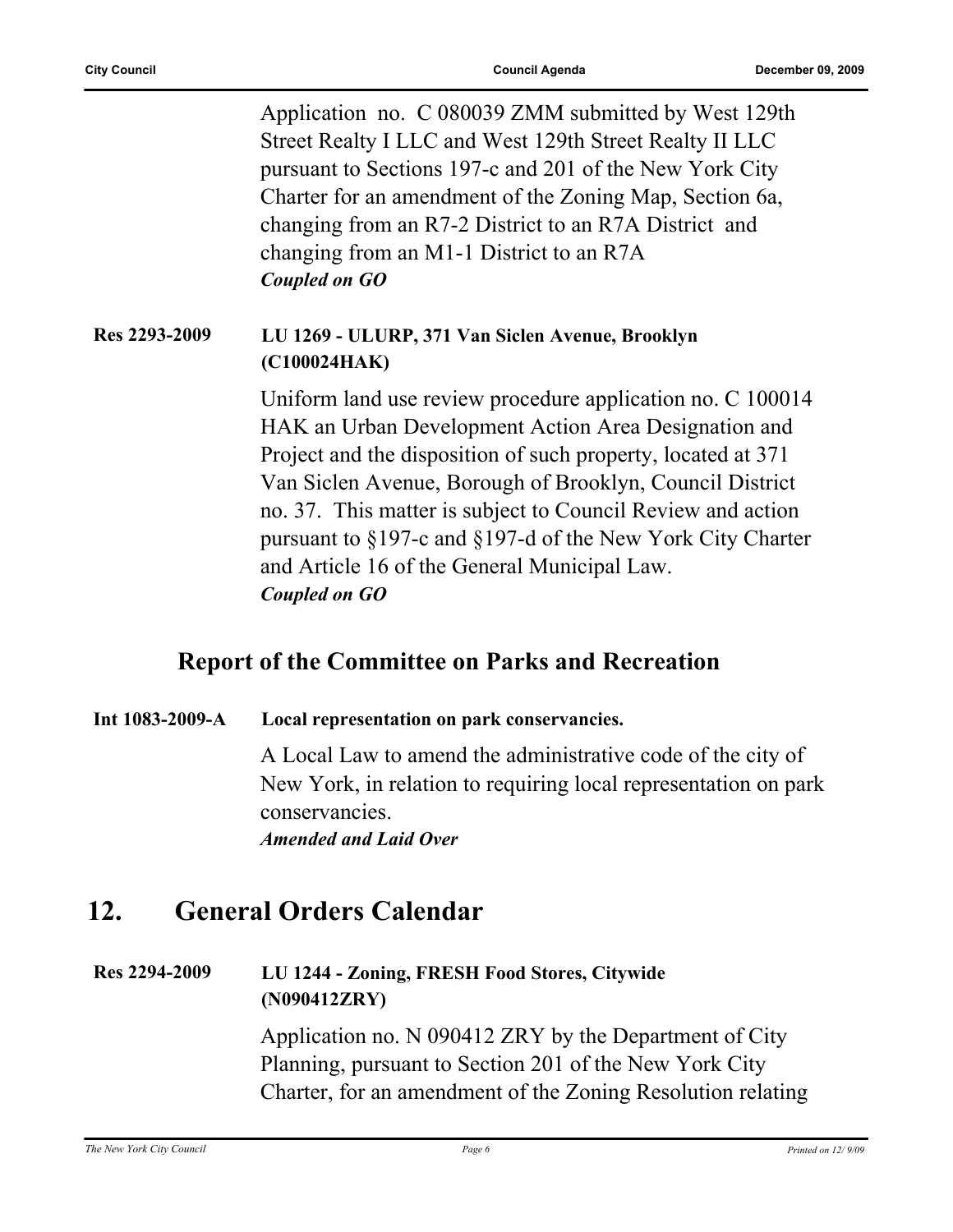to Article VI, Chapter 3, concerning provisions related to the establishment of FRESH Food Stores. *Coupled on GO*

**T2006-0001 Commissioner of Deeds**

Commissioner of Deeds *Coupled on GO*

#### **Coupled on General Order Calendar**

### **Environmental Protection**

| Int $0476 - 2006 - A$ | Benchmarking the energy and water efficiency of buildings.<br>A and GO with M/N             |
|-----------------------|---------------------------------------------------------------------------------------------|
| Int $0564-2007-A$     | <b>Establishing a New York city energy code.</b>                                            |
|                       | A and GO with M/N                                                                           |
| Int 0967-2009-A       | Requiring energy audits and retro-commissioning of base                                     |
|                       | building systems of certain buildings and retro-fitting of certain<br>city-owned buildings. |
|                       | A and GO with M/N                                                                           |
| Int $0973 - 2009 - A$ | Upgrading lighting systems and the installation of sub-meters in<br>certain buildings.      |
|                       | A and GO with M/N                                                                           |
| Res 2289-2009         | NYS Environmental Quality Review Act setting forth findings of                              |
|                       | the Council concerning the environmental review conducted for                               |
|                       | Proposed Int. No. 476-A, Proposed Int. No 564-A, Proposed                                   |
|                       | Int. No. 967-A and Proposed Int. No. 973-A.                                                 |
|                       | <b>Preconsidered - GO</b>                                                                   |

### **Land Use**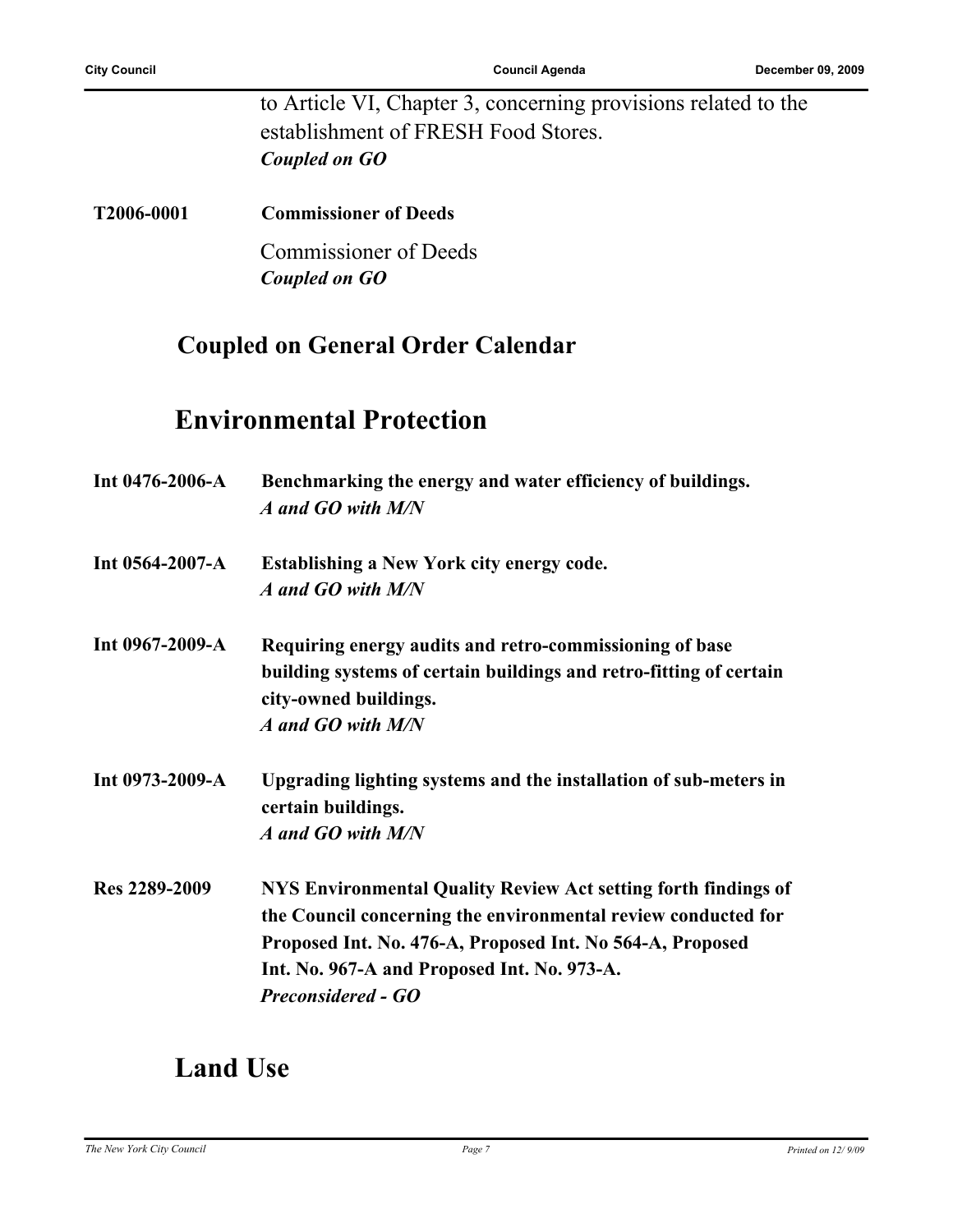| Res 2292-2009 | LU 1255 - Zoning, West 129th Street Realty I LLC and West<br>129th Street Realty II LLC, Manhattan (C080039ZMM)<br>GO |
|---------------|-----------------------------------------------------------------------------------------------------------------------|
| Res 2293-2009 | LU 1269 - ULURP, 371 Van Siclen Avenue, Brooklyn<br>(C100024HAK)<br>GO                                                |

#### **General Order Calendar**

- **Res 2294-2009 LU 1244 Zoning, FRESH Food Stores, Citywide (N090412ZRY)** *GO*
- **T2006-0001 Commissioner of Deeds** *GO*

#### **Introduction & Reading of Bills See Attached 13.**

- **14. Discussion of Resolutions**
- **15. Resolutons** *None*
- **16. General Discussion**
- **17. Extension of Remarks**

#### **INTRODUCTION AND READING OF BILLS**

**Int 1103-2009** *By Council Members Avella, Barron, Brewer, Comrie Jr., Dickens,*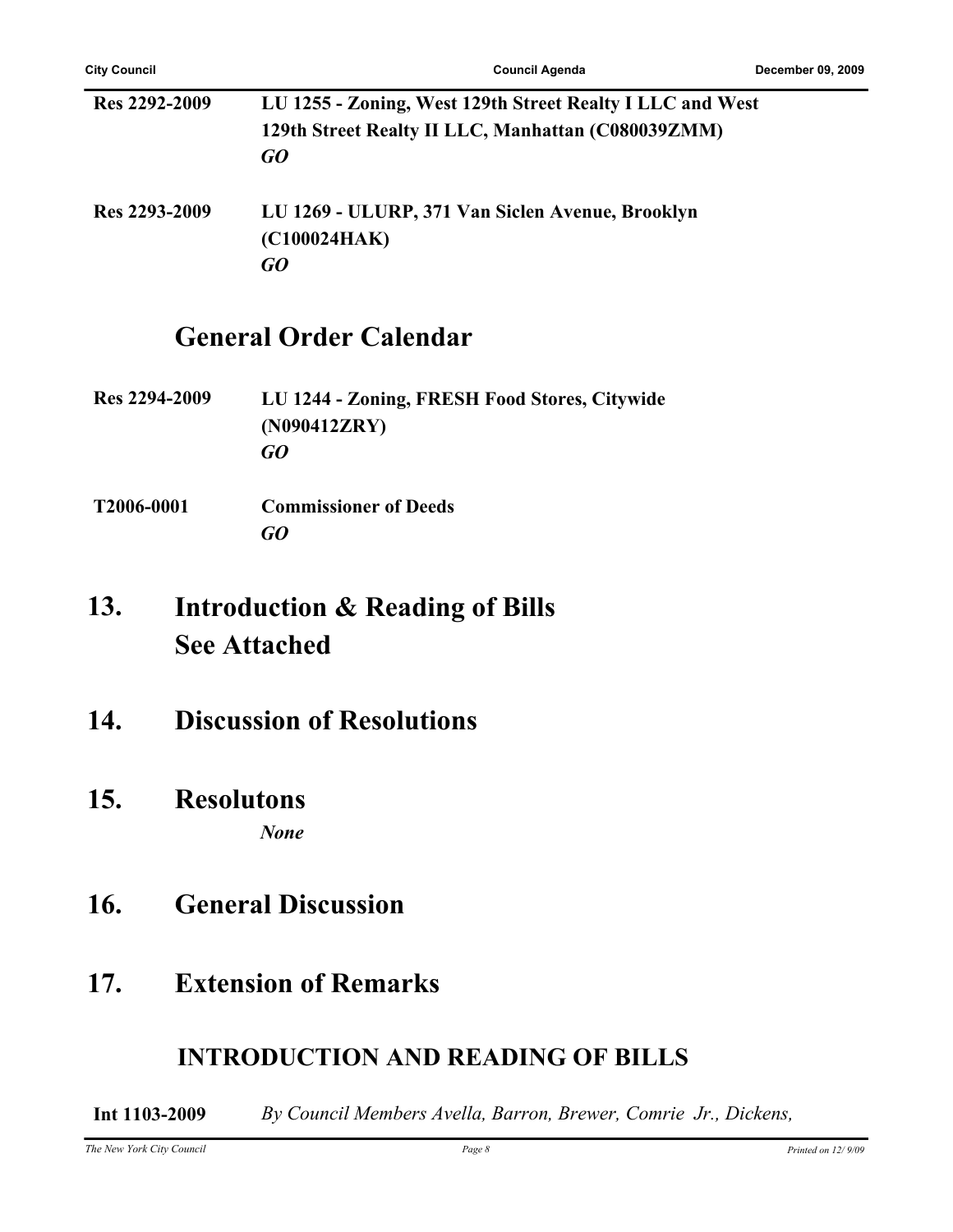*Dilan, Felder, Ferreras, Foster, Gentile, Gerson, Gioia, Gonzalez, Ignizio, James, Liu, Mealy, Mendez, Mitchell, Nelson, Oddo, Palma, Recchia Jr., Rivera, Sanders Jr., Seabrook, Vacca, Ulrich and White Jr.*

A Local Law in relation to the naming of 70 thoroughfares and public places, Ron Carey Avenue, Borough of Queens, Betty Pegen Way, Borough of Queens, Sol Soskin Way, Borough of Queens, Kenneth Jackson, Jr. Blvd., Borough of Brooklyn, Power Memorial Way, Borough of Manhattan, Morris R. Lee Place, Borough of Queens, John Hicks Way, Borough of Manhattan, Sugar Ray Robinson Way, Borough of Manhattan, Anthony Aristedes Delgado Way, Borough of Brooklyn, Thomas Joseph Sgroi A 9-11 Memorial Way, Borough of Brooklyn, Mitad del Mundo, Borough of Queens, Veterans Memorial Way, Borough of Brooklyn, Rev. Robert G. Lane Blvd., Borough of the Bronx, FF Alfred Ronaldson Place, Borough of the Bronx, Walter L. Johnson Corner Developer of Dyker Heights, Borough of Brooklyn, Rosemarie O' Keefe Way, Borough of Brooklyn, Hank Vogt Way, Borough of Brooklyn, Dr. Michael Brienza Way, Borough of Brooklyn, Hon. Thomas Tam Way, Borough of Manhattan, The Bowery Mission Way, Borough of Manhattan, Roger Laghezza Place, Borough of Queens, Nicolas A. Nowillo Place, Borough of Queens, Francesco "Frankie" Loccisano Way, Borough of Brooklyn, Dr. Jitendra Sukhadia Crossing, Borough of Staten Island, Benny A. Lyde Place, Borough of Brooklyn, Bernard L. Shapiro Boulevard, Borough of Queens, Janice Marie Knight Street, Borough of Brooklyn, Dr. Saul J. Farber Way, Borough of Manhattan, NYS Senator 1956-2006, Hon. John J. Marchi Way, Borough of Staten Island, Catherine Vanden-Heuvel Way, Borough of Staten Island, Elizabeth Stanton Way, Borough of Staten Island, Arthur F. Newcombe Sr. Way, Borough of Staten Island, FDNY Lt. John "Muzz" Murray Way, Borough of Staten Island, Corporal John C. Johnson, Sr. Road, Borough of Staten Island, Custodian Engineer Martin T. Cavanagh Way, Borough of Staten Island, Sergeant Gerald A. Johnson Corner, Borough of Staten Island, Carmine Narducci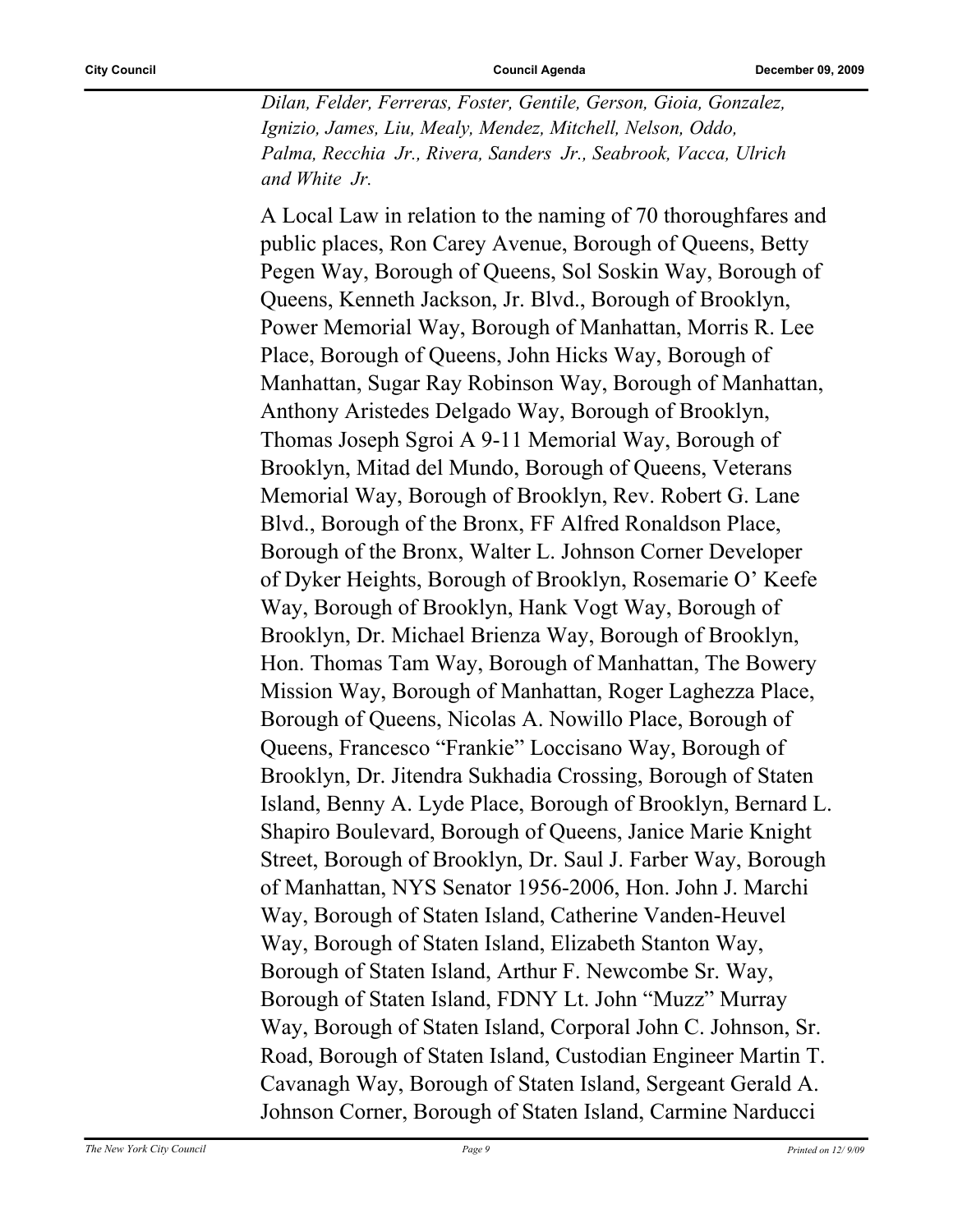Way, Borough of Staten Island, Bobby Smith Court, Borough of Staten Island, Curtis High School Association of Alumni & Friends, Borough of Staten Island, Michael Cocozza Way, Borough of Staten Island, Rabbi Dr. Joseph I. Singer Way, Borough of Brooklyn, Sheila Nelson Way, Borough of Brooklyn, P.O. Kevin M. Lee Way, Borough of Staten Island, Eugene S. Devlin III Way, Borough of Staten Island, Michael A. Primiano Way, Borough of Staten Island, Sal Somma Way, Borough of Staten Island, PV2 Isaac T. Cortes Way, Borough of the Bronx, Sister Jane Talbot Way, Borough of Brooklyn, Ken Siegelman Way, Borough of Brooklyn, Lance Corporal Alberto Francesconi Place, Borough of the Bronx, Supervising Fire Dispatcher Dennis Patrick O' Connell Place, Borough of the Bronx, Mr. Joseph Zinzi Place, Borough of the Bronx, J. Clifford Gadsden Place, Borough of Queens, Edith Copeland Baldwin Way, Borough of the Bronx, Detective Rudolph Vinston Edwards, Sr. Way, Borough of the Bronx, Gloria D. Alexander Way, Borough of the Bronx, Dorothy Gomes Way, Borough of the Bronx, Christian Regenhard Way, Borough of the Bronx, Charles Carroccetto Corner, Borough of the Bronx, Port Authority Police Officer Dominick Pezzulo Triangle, Borough of the Bronx, Beverly Baxter Blvd., Borough of Queens, Sean Bell Way, Borough of Queens, Ghanwatti Boodram Way, Borough of Queens, Mike Lee Corner, Borough of Brooklyn, Burlingame Court, Borough of Queens, James Court, Borough of Queens, McKee Court, Borough of Queens, Calhoun Court, Borough of Queens, Moncrief Court, Borough of Queens, Lockwood Court, Borough of Queens and the repeal of sections 7 and 10 of local law number 46 for the year 2009, the repeal of sections 17 and 37 of local law number 48 for the year 2008 and the repeal of section 48 of local law number 64 for the year 2008. *Parks and Recreation*

#### **Int 1104-2009** *By Council Member Dilan*

A Local Law to amend the administrative code of the city of New York, in relation to benefits pursuant to section four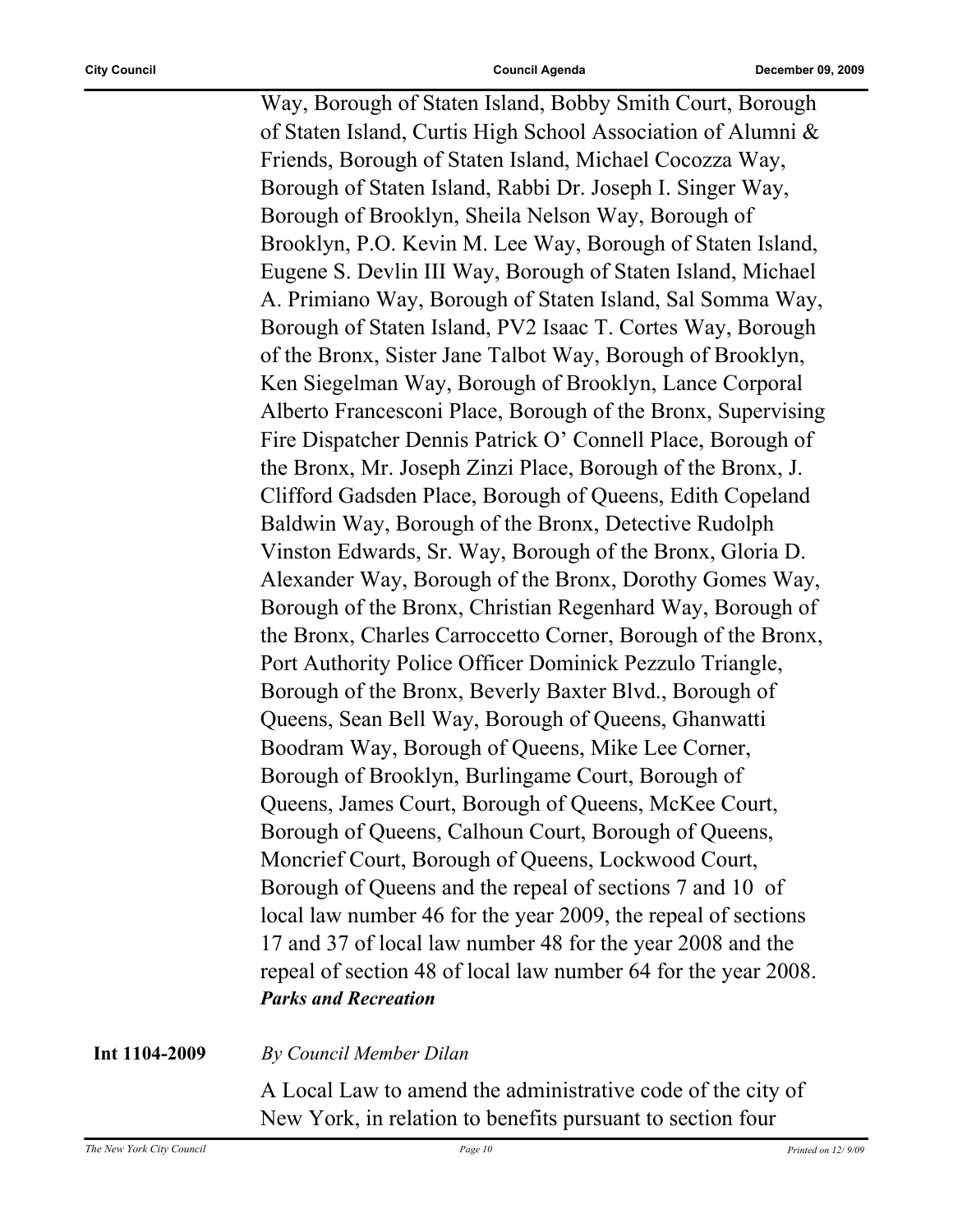$\overline{a}$ 

|               | hundred twenty-one-a of the real property tax law.<br><b>Housing and Buildings</b>                                                                                                                                                                                                                                                                                                                                                                   |
|---------------|------------------------------------------------------------------------------------------------------------------------------------------------------------------------------------------------------------------------------------------------------------------------------------------------------------------------------------------------------------------------------------------------------------------------------------------------------|
| Res 2287-2009 | <b>By Council Member Foster</b>                                                                                                                                                                                                                                                                                                                                                                                                                      |
|               | Resolution calling upon the Mayor and the New York City<br>Department of Correction to end their involvement with<br>United States department of Immigration and Customs<br>Enforcement by refusing to allow Immigration and Customs<br>Enforcement to have access to pre-trail detainees at Rikers<br>Island and other Department of Correction facilities and<br>declining to participate in the Secure Communities Program.<br><b>Immigration</b> |
| Res 2288-2009 | By Council Member Garodnick and The Speaker (Speaker Quinn)                                                                                                                                                                                                                                                                                                                                                                                          |
|               | Resolution urging the United States Senate to approve a health<br>care reform bill that will not restrict women's reproductive<br>health or burden their right to choose by forcing women to<br>seek alternative or supplemental insurance to obtain an<br>abortion.<br><b>Health</b>                                                                                                                                                                |
| Res 2289-2009 | By Council Member Gennaro                                                                                                                                                                                                                                                                                                                                                                                                                            |
|               | Resolution pursuant to the New York State Environmental<br>Quality Review Act setting forth findings of the Council<br>concerning the environmental review conducted for Proposed<br>Int. No. 476-A, Proposed Int. No. 564-A, Proposed Int. No.<br>967-A and Proposed Int. No. 973-A.<br><b>Preconsidered - Environmental Protection</b>                                                                                                             |
| Int 1105-2009 | By Council Members Koppell and Palma                                                                                                                                                                                                                                                                                                                                                                                                                 |
|               | A Local Law to amend the administrative code of the city of<br>New York, in relation to requiring the payment of a living<br>wage to employees employed on property developed by<br>recipients of financial assistance for economic and community<br>development.<br><b>Contracts</b>                                                                                                                                                                |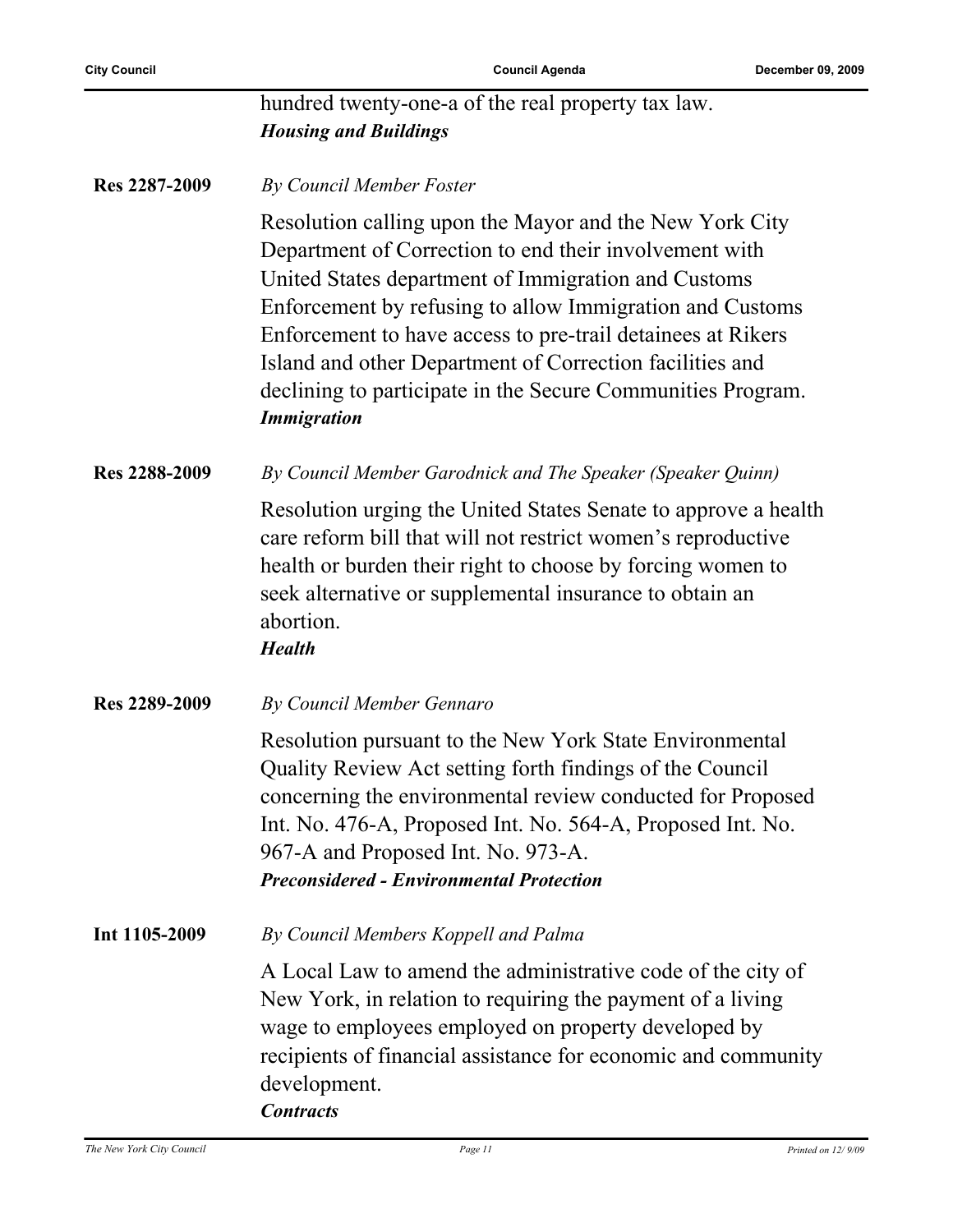| Res 2290-2009 | By Council Member Mark-Viverito                                                                                                                                                                                                                                                                                                                                                                                                                                                                                                                                                                                                                                                                  |
|---------------|--------------------------------------------------------------------------------------------------------------------------------------------------------------------------------------------------------------------------------------------------------------------------------------------------------------------------------------------------------------------------------------------------------------------------------------------------------------------------------------------------------------------------------------------------------------------------------------------------------------------------------------------------------------------------------------------------|
|               | Resolution calling upon the New York State Assembly to pass<br>A.5671, the New York State Senate to introduce and pass<br>similar legislation, and the Governor to sign such legislation<br>into law, amending the real property tax law in relation to the<br>creation of a vacant land property classification.<br><b>Finance</b>                                                                                                                                                                                                                                                                                                                                                              |
| Res 2291-2009 | <b>By Council Member Stewart</b>                                                                                                                                                                                                                                                                                                                                                                                                                                                                                                                                                                                                                                                                 |
|               | Resolution condemning the interrogation practices used by<br>Immigration and Customs Enforcement officials on detainees<br>housed in New York City Department of Corrections'<br>facilities.<br><b>Immigration</b>                                                                                                                                                                                                                                                                                                                                                                                                                                                                               |
| Int 1106-2009 | By Council Member Weprin (by request of the Mayor)                                                                                                                                                                                                                                                                                                                                                                                                                                                                                                                                                                                                                                               |
|               | A Local Law to amend the administrative code of the city of<br>New York, in relation to authorizing an increase in the amount<br>to be expended in eight business improvement districts.<br><b>Finance</b>                                                                                                                                                                                                                                                                                                                                                                                                                                                                                       |
| LU 1287-2009  | By Council Member Katz                                                                                                                                                                                                                                                                                                                                                                                                                                                                                                                                                                                                                                                                           |
|               | Application no.20105215 PPK, the exchange of city-owned<br>property located at Application no.20105215 PPK, the<br>exchange of city-owned property located at 250 Baltic Street<br>for state-owned property located at 338 Forbell Street,<br>Borough of Brooklyn, Council Districts no. 39 and 37. This<br>matter is subject to Council review and action pursuant to<br>§72-h of the General Municipal Law. for state-owned property<br>located at 338 Forbell Street, Borough of Brooklyn, Council<br>Districts no. 39 and 37. This matter is subject to Council<br>review and action pursuant to §72-h of the General Municipal<br>Law.<br><b>Landmarks, Public Siting and Maritime Uses</b> |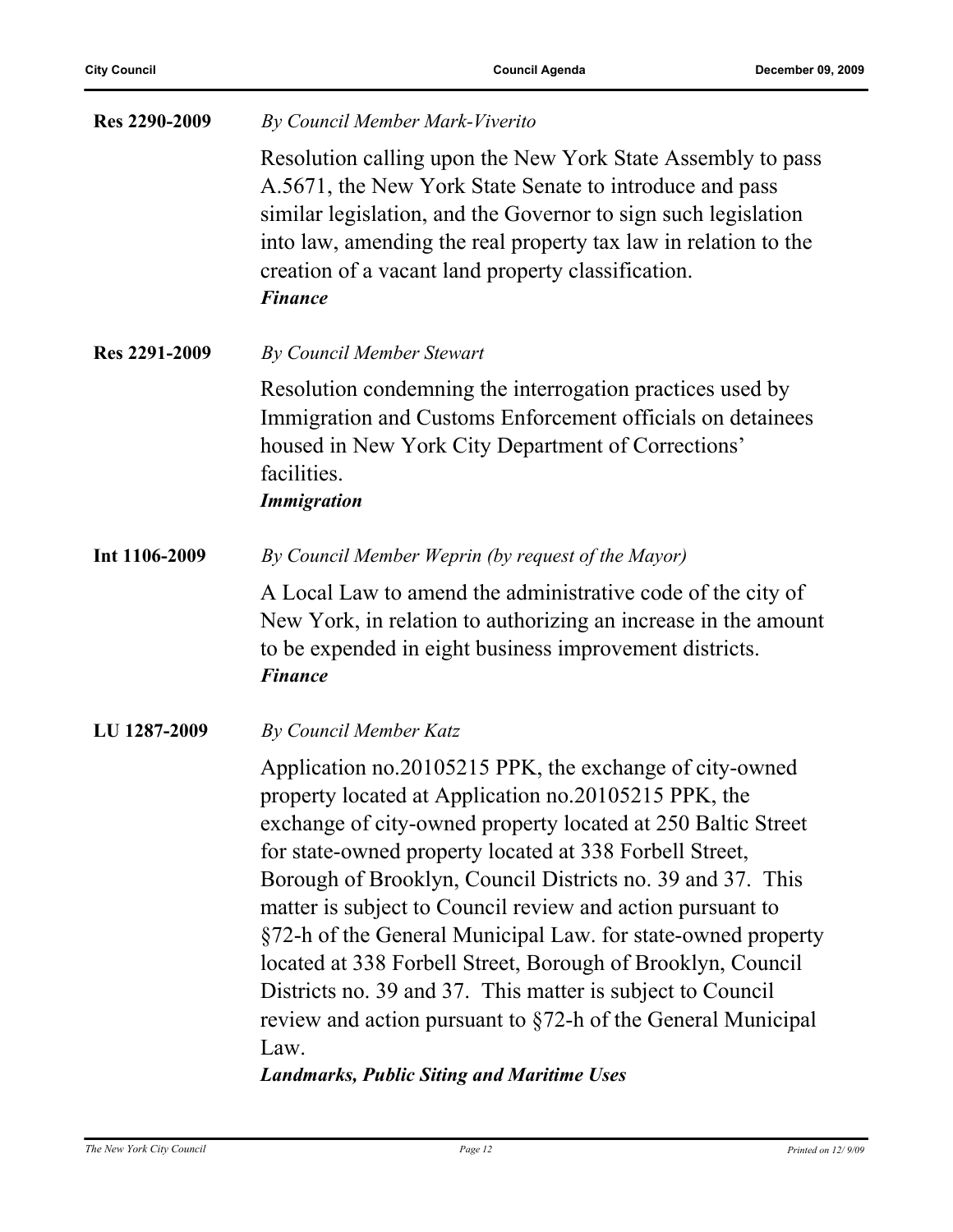| LU 1288-2009 | By Council Member Katz                                                                                                                                                                                                                                                                                                                                                                                                                                                                                                                               |
|--------------|------------------------------------------------------------------------------------------------------------------------------------------------------------------------------------------------------------------------------------------------------------------------------------------------------------------------------------------------------------------------------------------------------------------------------------------------------------------------------------------------------------------------------------------------------|
|              | Uniform land use review procedure application no. C 100067<br>HAK, an Urban Development Action Area Designation and<br>Project, located at 1612 Park Place and 404A, 408, 414 and<br>416 Hopkinson Avenue, and the disposition of such property,<br>Borough of Brooklyn, Council District no. 41. This matter is<br>subject to Council review and action pursuant to $\S 197$ -c and<br>§197-d of the New York City Charter and Article 16 of the<br>General Municipal Law.<br><b>Planning, Dispositions and Concessions</b>                         |
| LU 1289-2009 | By Council Member Katz                                                                                                                                                                                                                                                                                                                                                                                                                                                                                                                               |
|              | Application no. 20105212 HAX, an Urban Development<br>Action Area Project located at 1100 Elder Avenue, Council<br>District no. 18, Borough of the Bronx. This matter is subject<br>to Council review and action pursuant to Article 16 of the<br>New York General Municipal Law, at the request of the New<br>York City Department of Housing Preservation and<br>Development, and pursuant to Section 577 of the Private<br>Housing Finance Law for an exemption from real property<br>taxes.0000<br><b>Planning, Dispositions and Concessions</b> |
| LU 1290-2009 | By Council Member Katz                                                                                                                                                                                                                                                                                                                                                                                                                                                                                                                               |
|              | Application no. 20105213 HAM, an Urban Development<br>Action Area Project located at 342 East 100th Street, Council<br>District no. 8, Borough of Manhattan. This matter is subject<br>to Council review and action pursuant to Article 16 of the<br>New York General Municipal Law, at the request of the New<br>York City Department of Housing Preservation and<br>Development, and pursuant to Section 577 of the Private<br>Housing Finance Law for an exemption from real property<br>taxes.<br><b>Planning, Dispositions and Concessions</b>  |
| LU 1291-2009 | By Council Member Katz                                                                                                                                                                                                                                                                                                                                                                                                                                                                                                                               |

*Page 13 Printed on 12/9/09 Page 13 Printed on 12/9/09*